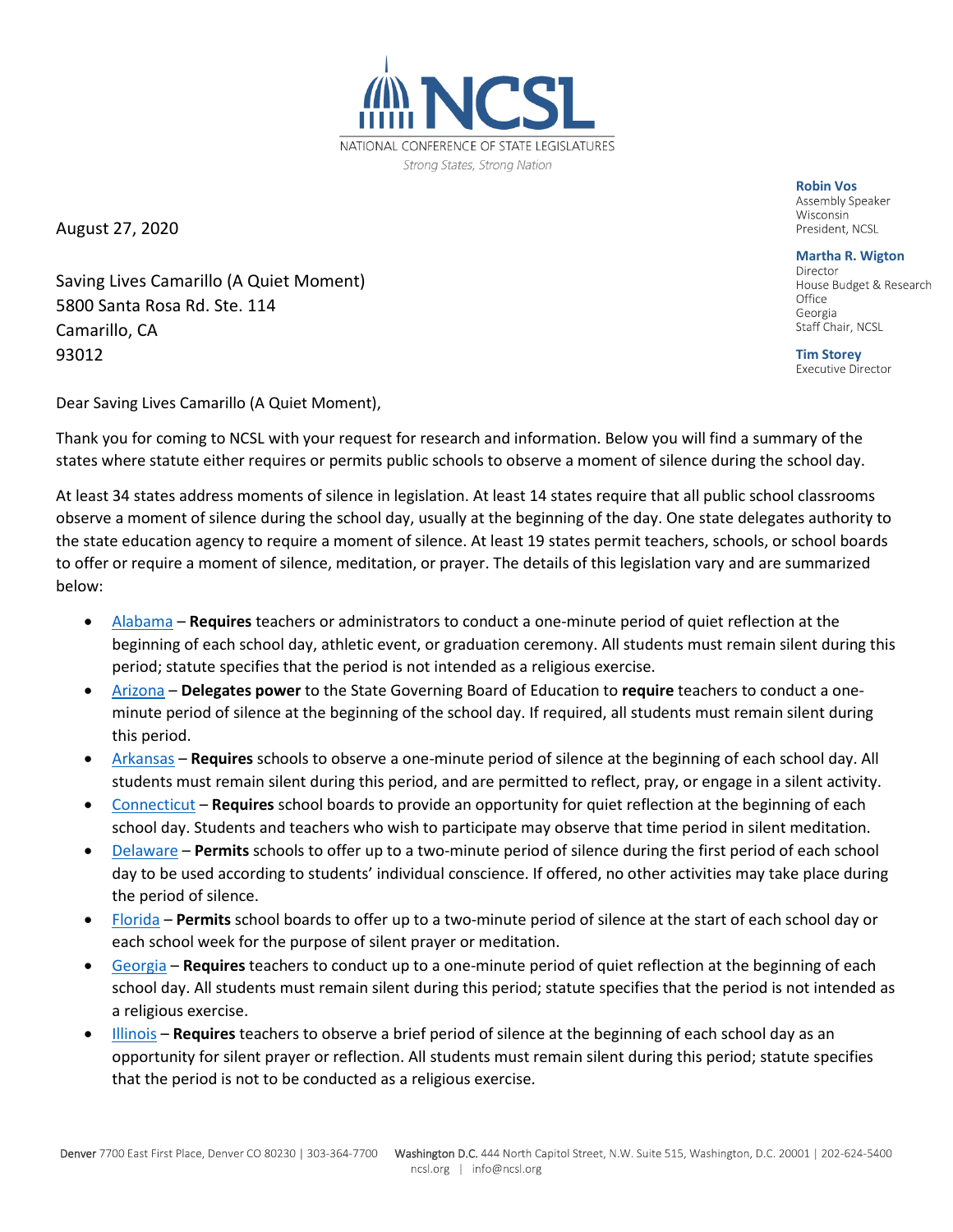- [Indiana](https://www.lawserver.com/law/state/indiana/in-code/indiana_code_20-30-5-4-5) **Requires** school boards to establish a moment of silence to be observed each school day in the classroom or on school grounds. All students must remain silent during this period; students may meditate, pray, or engage in other silent activity according to their choice.
- [Kansas](https://law.justia.com/codes/kansas/2012/chapter72/article53/section72-5308a/) **Permits** teachers to observe a period of silence at the beginning of the school day. If observed, all students must remain silent; statute specifies that the period is not to be conducted as a religious exercise but as an opportunity for silent prayer or reflection.
- [Kentucky](https://codes.findlaw.com/ky/title-xiii-education/ky-rev-st-sect-158-175.html) **Permits** teachers to observe a one-minute period of silence at the beginning of each school day.
- [Louisiana](https://law.justia.com/codes/louisiana/2011/rs/title17/rs17-2115/) **Permits** schools to offer a period of silence at the start of each school day. If observed, students and teachers who wish to do so may observe time in silent prayer or meditation. Statute specifies that the period of silence shall not be promoted as a religious exercise.
- [Maryland](https://law.justia.com/codes/maryland/2018/education/division-ii/title-7/subtitle-1/section-7-104/) **Permits** principals and teachers to require students to participate in a one-minute period of silence at the beginning of each school day. During this period of silence, students or teachers are permitted to pray or read scripture.
- [Massachusetts](https://malegislature.gov/Laws/GeneralLaws/PartI/TitleXII/Chapter71/Section1A) **Requires** teachers to observe a one-minute period of silence at the beginning of each school day for personal thoughts. All students must remain silent during this period.
- [Maine](https://www.mainelegislature.org/legis/statutes/20-A/title20-Asec4805.html) **Permits** school boards to require a period of silence at the start of each school day for reflection or meditation. If required, all students must remain silent.
- [Michigan](http://www.legislature.mi.gov/(S(i5e1lgolm2du3zxvdyvbk0w2))/documents/mcl/pdf/mcl-380-1565.pdf) **Permits** school boards to offer an opportunity for silent meditation during the school day for students who wish to participate.
- [Minnesota](https://www.revisor.mn.gov/statutes/cite/121A.10) **Permits** schools to observe a moment of silence.
- [Mississippi](https://law.justia.com/codes/mississippi/2013/title-37/chapter-13/in-general/section-37-13-4) **Permits** teachers and administrators to allow voluntary participation by students in prayer.
- [Montana](https://leg.mt.gov/bills/mca/20/7/20-7-112.htm#:~:text=Sectarian%20publications%20prohibited%20and%20prayer%20permitted.,-A%20publication%20of&text=However%2C%20any%20teacher%2C%20principal%2C,%2C%20historical%2C%20or%20educational%20significance.) **Permits** teachers and administrators to open the school day with prayer or readings from religious materials.
- [Nevada](https://law.justia.com/codes/nevada/2013/chapter-388/statute-388.075/) **Requires** school districts to set aside a period of silence for voluntary meditation, prayer, or reflection at the beginning of each school day. All students must remain silent during this period.
- [New Hampshire](http://www.gencourt.state.nh.us/rsa/html/XV/189/189-1-b.htm) **Permits** schools to offer up to five minutes prior to the beginning of instruction each day for students who wish to participate in the free exercise of religion to do so. [Separate statute](https://law.justia.com/codes/new-hampshire/2016/title-xv/chapter-194/section-194-15-a) permits school districts to authorize the voluntary recitation of the Lord's Prayer in public elementary schools.
- [New Mexico](https://law.justia.com/codes/new-mexico/2006/nmrc/jd_22-27-3-ab97.html) **Permits** students to voluntarily engage in student-initiated moments of silent meditation.
- [New York](https://codes.findlaw.com/ny/education-law/edn-sect-3029-a.html) **Permits** teachers to conduct periods of meditation at the beginning of each school day, during which all students must remain silent. Permits school boards to direct teachers to conduct such periods. Statute specifies that the period of silence is not intended as a religious exercise, but as an opportunity for silent meditation or silent reflection.
- [North Carolina](https://www.ncleg.net/enactedlegislation/statutes/html/bysection/chapter_115c/gs_115c-47.html) **Permits** school boards to adopt policies that allow teachers to require students to observe a one-minute moment of silence at the beginning of each school day. If observed, all students must remain silent and the period of silence must be unstructured and free of influence from any sources.
- [North Dakota](https://www.legis.nd.gov/cencode/t15-1c19.pdf#nameddest=15p1-19-03) **Permits** school boards to allow teachers to require students to observe a minute of silence for meditation, reflection, or prayer at the beginning of each school day.
- [Ohio](http://codes.ohio.gov/orc/3313.601v2) **Permits** school boards to provide for a moment of silence each school day for prayer, reflection, or meditation upon a moral, philosophical, or patriotic theme. Students may not be required to participate.
- [Oklahoma](https://law.justia.com/codes/oklahoma/2014/title-70/section-70-11-101.2/)  **Requires** school boards to ensure that schools observe a minute of silence at the beginning of each school day. All students must remain silent during this period and may meditate, pray, or engage in other silent activity. Attorney General is authorized to enforce the requirement.
- [Pennsylvania](https://casetext.com/statute/pennsylvania-statutes/statutes-unconsolidated/title-24-ps-education/chapter-1-public-school-code-of-1949/article-xv-terms-and-courses-of-study/prescribed-courses-and-instruction/section-15-15161-meditation-and-prayer-periods) **Permits** teachers to conduct a period of silent prayer or meditation at the beginning of each school day. Permits school boards to require such observation. If observed, all students must remain silent; statute specifies that the period of silence is not to be conducted as a religious exercise.
- [Rhode Island](https://law.justia.com/codes/rhode-island/2016/title-16/chapter-16-12/section-16-12-3.1) **Requires** teachers to observe up to a one-minute period of silence at the beginning of each school day. All students must remain silent during this period.